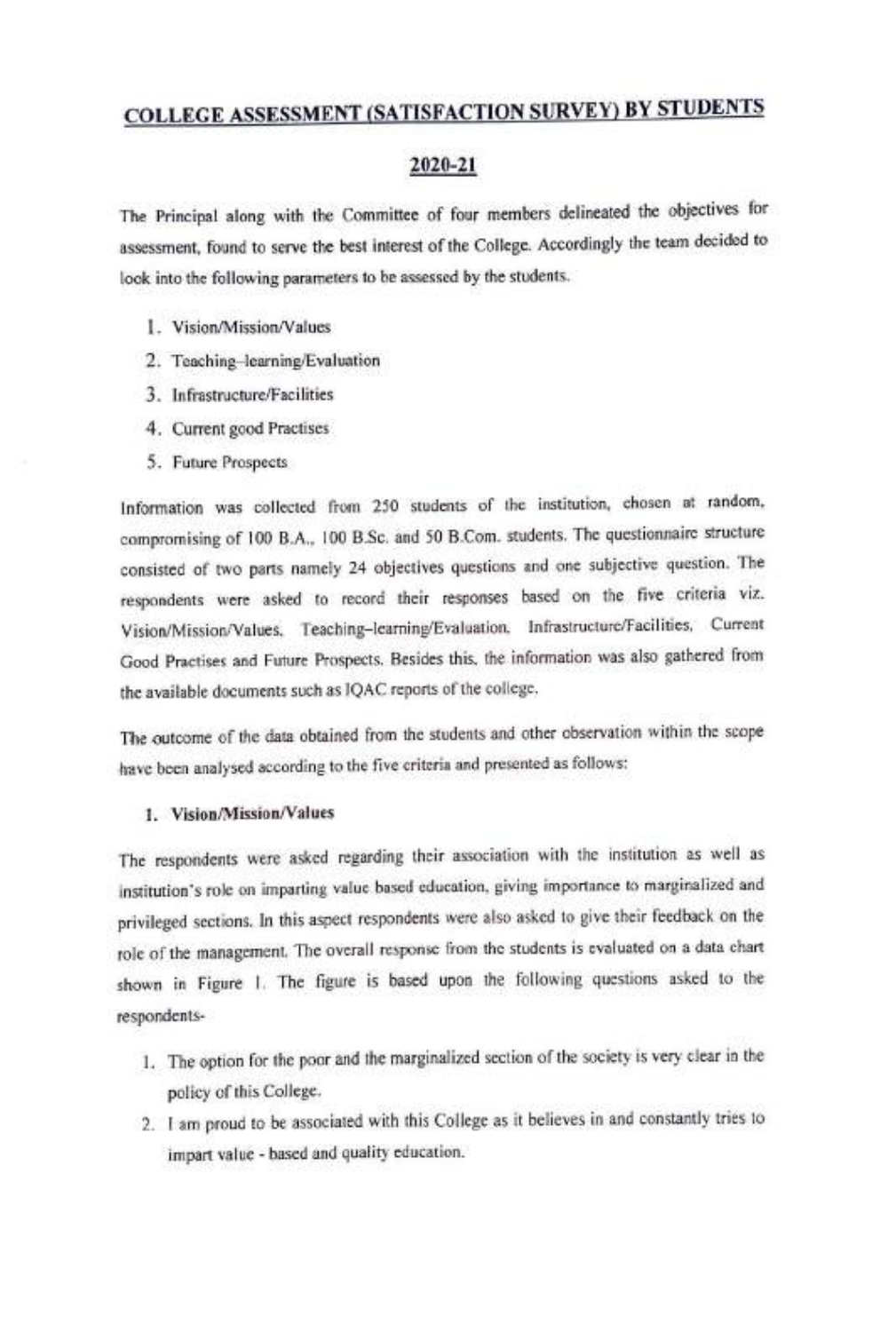- 3. The College has initiated interfaith dialogue to create harmony and inculcate mutual respect among people of diverse faith.
- 4. The College conducts social outreach program and social analysis of its surrounding in order to help the needy.
- 5. The College creates environmental awareness and initiates steps to protect and preserve our mother earth.



The overall response from the students is quite satisfactory. Considering all the criteria together, 65 percent of the students strongly agreed with the institutions distinct vision and value based education impartment policy. About 27 percent of the respondents agreed that institution role on fulfilling its vision and mission are satisfactory. The rest i.e. 4 per cent of the respondents informed that they don't know exactly while 1.5 per cent recorded their response in favour of strongly disagree.

# 2. Teaching-learning/Evaluation

The students were asked regarding the teaching learning facilities including the explanation ability of the teachers and the learning objectives of the lesson taught. The obtained response from the students is shown in Figure 2, which is based upon the following questioners-

1. Teachers/staff members are keen to take responsibilities for organizing various events (functions/workshops/seminars) and activities (sports, drama etc.).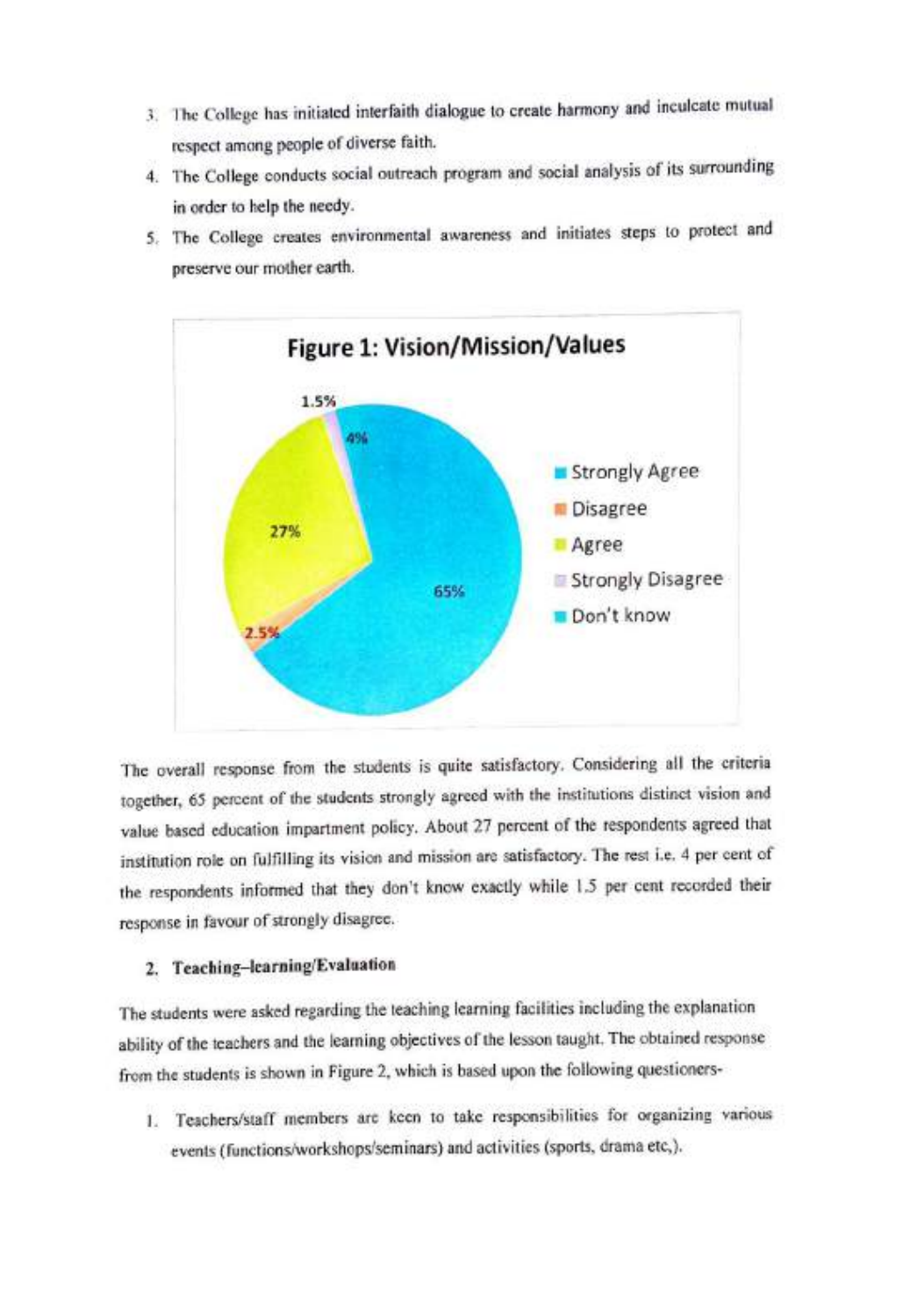- 2. The Learning Objectives/Instructional Goals are clearly explained to the students before each course/subject.
- 3. Various Teaching Methods (e.g. Critical thinking /Collaborative learning/ Creative thinking/ Problem solving/ Peer group/Seminar) are used in this College.
- 4. In this College different Backgrounds/ Learning Styles of students are considered during teaching and learning.
- 5. Students are recognized and rewarded for their efforts and positive contributions.
- 6. In this College. students are given all opportunities to learn with joy, leading to growth in their overall personality.
- 7. There is on-going assessment of the teaching-learning process.
- 8. Teachers' professional skills in teaching are up-to date and competent on their topics/subjects.



The above figure no. 2 shows that, 60 percent of respondents strongly agree that the teaching learning facilities are good and the teachers clearly explain the learning objectives before beginning the lesson. They also agree that the teachers make use of different teaching methodology keeping in the learning style of the students. About 32 percent agree about the good teaching-learning methods adopted by the teachers of the institution. Furthermore, 7 per cent of the respondents did not know and neither agreed or disagreed about the teachinglearning facilities in the institution. The remaining I per cent disagreed about the teachinglearning facilities imparted in the institution.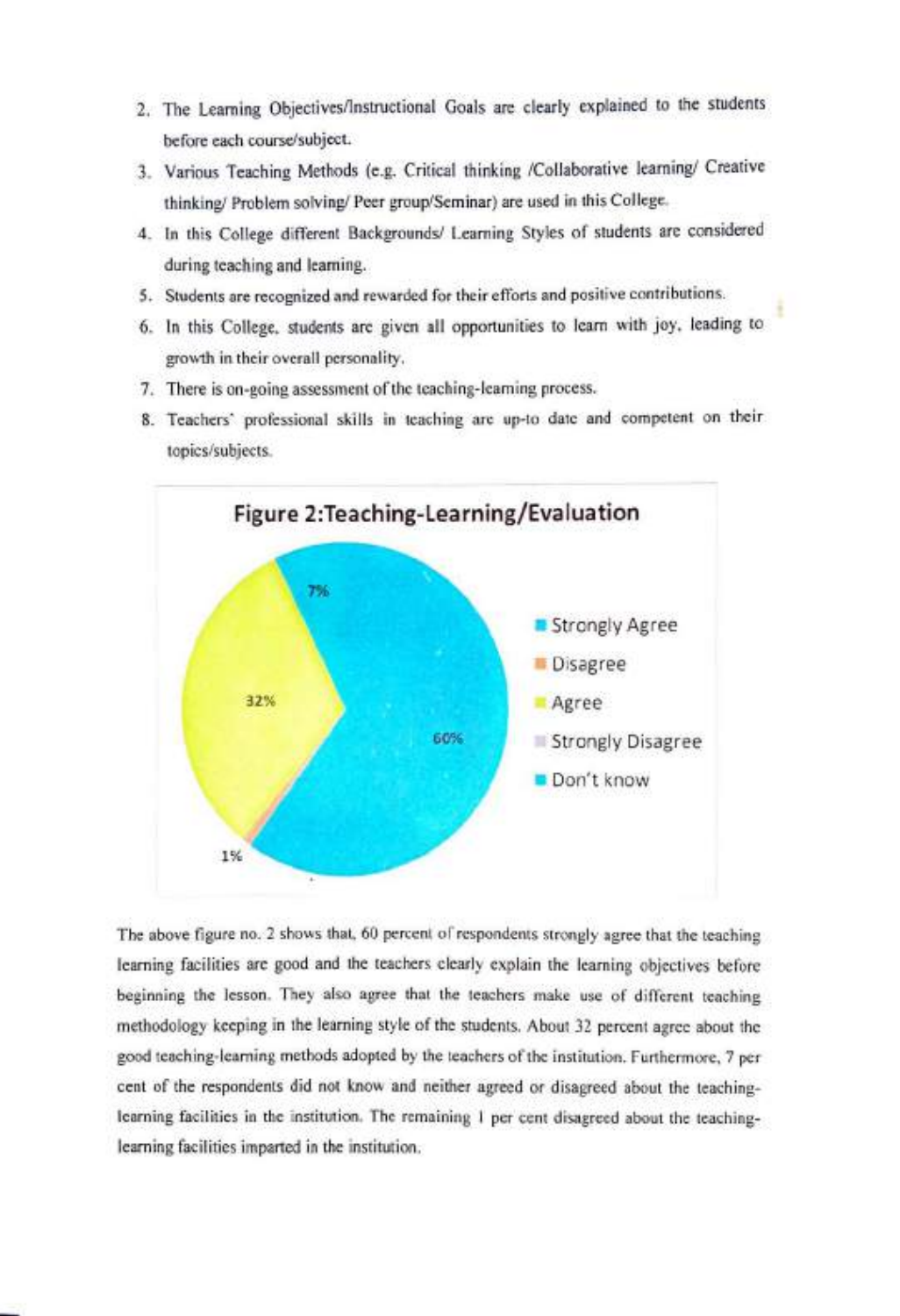# 3. Infrastructure/Facilities

The infrastructural cstablishment of the college was scrutinized based upon the physical infrastructure available for both curricular and co-curricular activities. Figure no. 3 shows the response of the students. The respondent'sassess hinge on the following questioners-

- 1. The teaching-learning facilities of this college like technical/computer labs/library facilities are very good.
- 2. The drinking water, sanitation, toilet facilities etc. are satisfactory
- 3. The college has been moving towards development of infrastructure for teachinglearning by introducing newer technologies like Smart Classes, use of LCD Projectors, Conference Hall for Seminar Based Teaching, and other Teaching Aids.

Out of the 250 respondents, 99.5 percent respondents agree that the college has sufficient infrastructure for both curricula and co-curricular activities. They agree upon the opinion that the available infrastructures are sufficient for various activities in the campus. One respondent i.e. about 0.5 per cent disagree in this matter of the infrastructure establishment.



# 4. Current Practises

Figure no. 4 shows the current good practices being carried out by the college. The respondents were asked to express their opinion on the good practices such as outreach programme, collaboration and networking and care for the mother earth. About 94 percent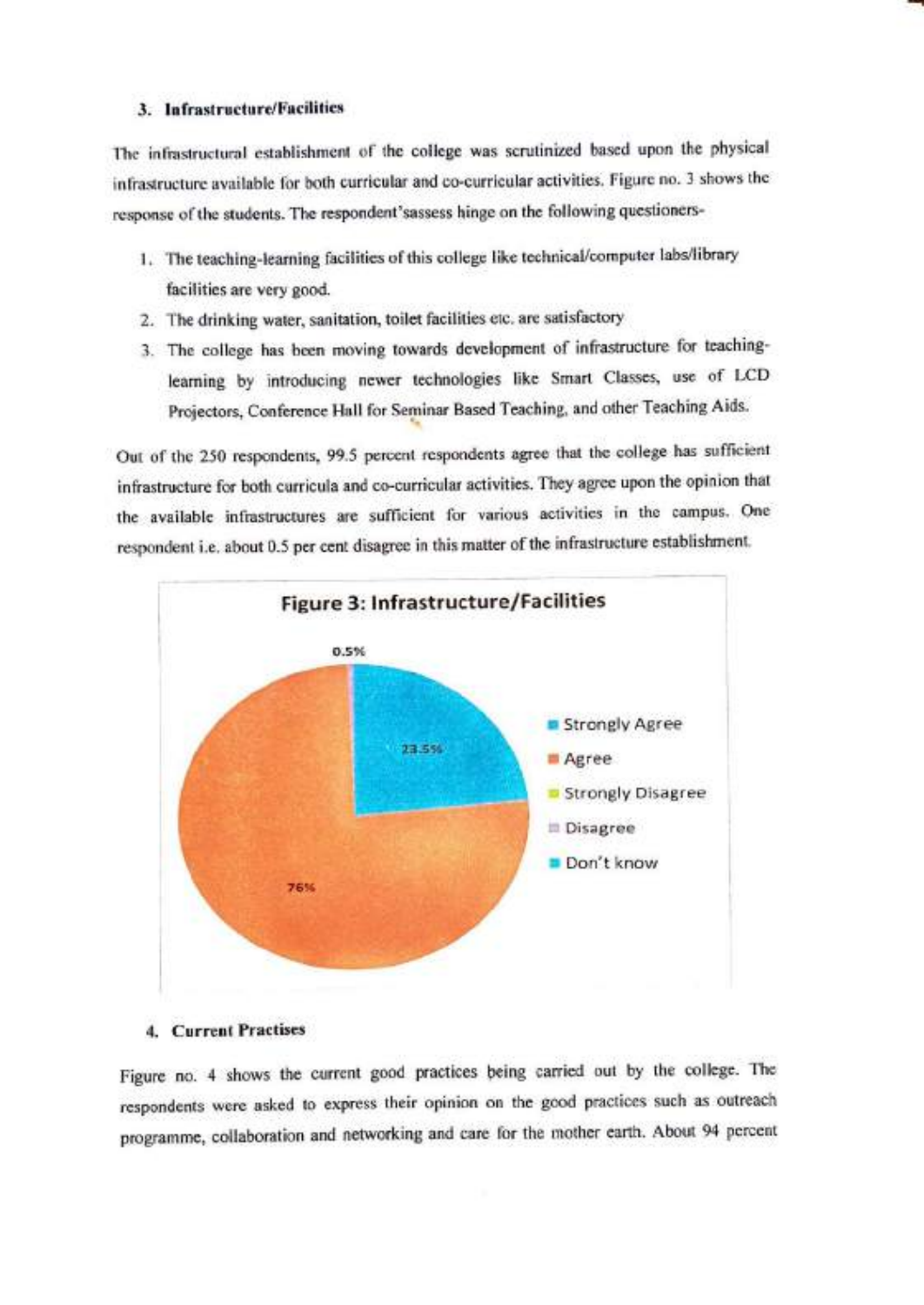were well aware of the activities of the college whereas nearly 3 percent of them were not even aware of all those things happening in the college. Only about 3 percent of them disagree with the current good practices that the college follows. The outcome is derived from the following questioners asked to the respondents-

- I. There is constant feedback given by the Head of the institution to staff members on their good performance at various levels.
- 2. The facilities of this college for Curricular and Co-Curricular activities are adequate and students of this college are engaged in relevant, meaningful academic and non academic activities.
- 3. The College Alumni Association is strong enough to carry out the Social Outreach Programmes of this College.
- 4. The college shows a planned programme of evaluations through tests and disseminates the information through the college diary/ website and notice board.
- 5. This Institution regularly conducts programs for its staff for improving teaching/research/professional support/activities.
- 6. The Principal and Administrative Staff treat students and other stakeholders with respect.

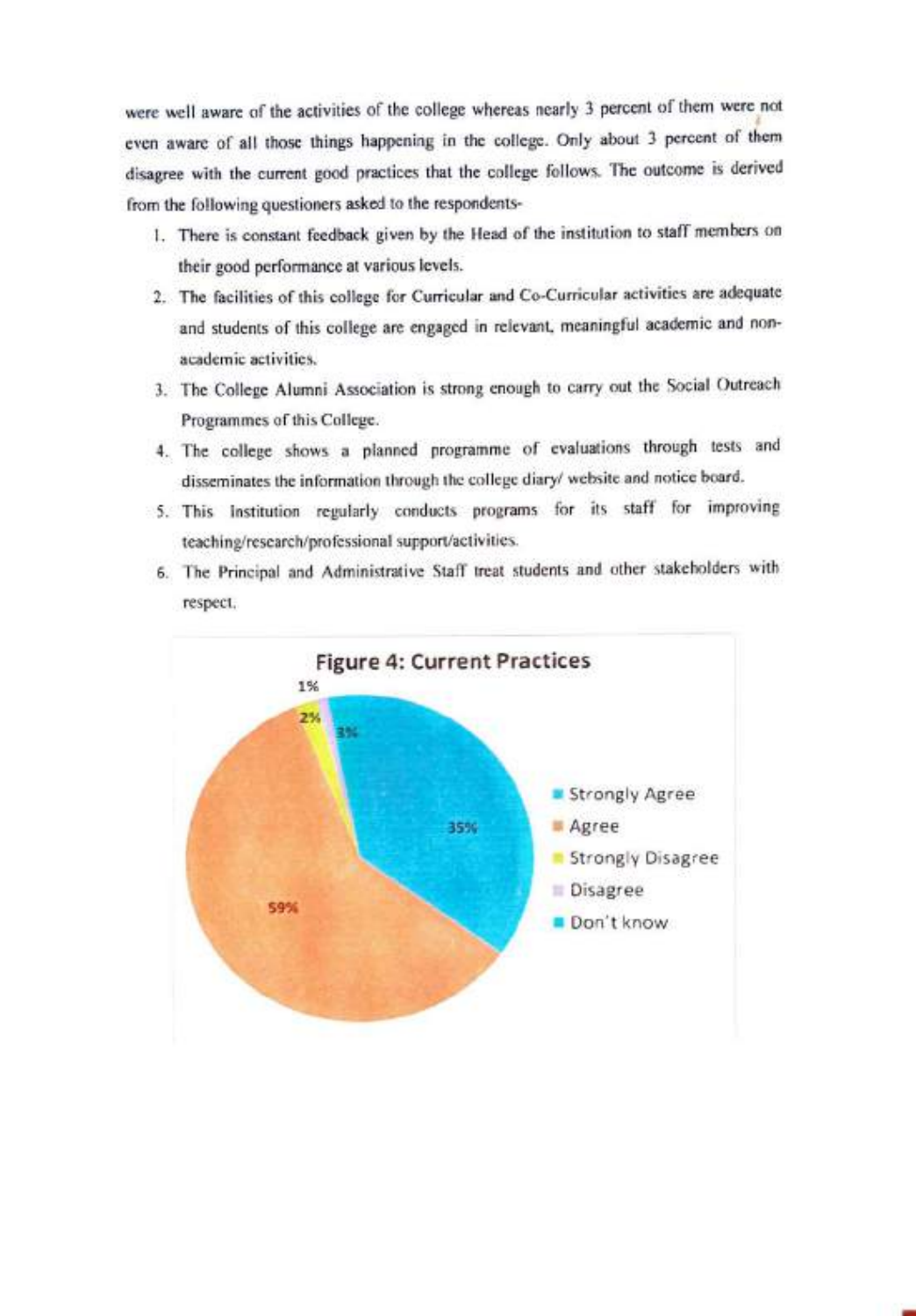# 5. Future Prospects

The future prospect of the college is shown in the following Figure no. 5. The students expressed their opinions on the Institution potential to become a model college in the region by providing Value-based/ Life Skills education and the collaboration network of the college for its future growth. Of 250 respondents, 95 per cent of them agree that the college has the potential to become a model college in future by proving value based education that would enable them to face the challenges of life in and strongly agreed about the future prospects of the college. of the remaining 5 per cent, 2 per cent are unaware and 3 per cent disagrees with the potential of the college to become a model college in future



# Subjective Evaluation

The response to the qualitative question no. 25 was student's opportunity to record SWOC of the institution. All the responses have been stated as expressed by the respondents.

#### **Strength**

- . Good Infrastructure
- Cordial teacher-student relationship
- Good Lab facilities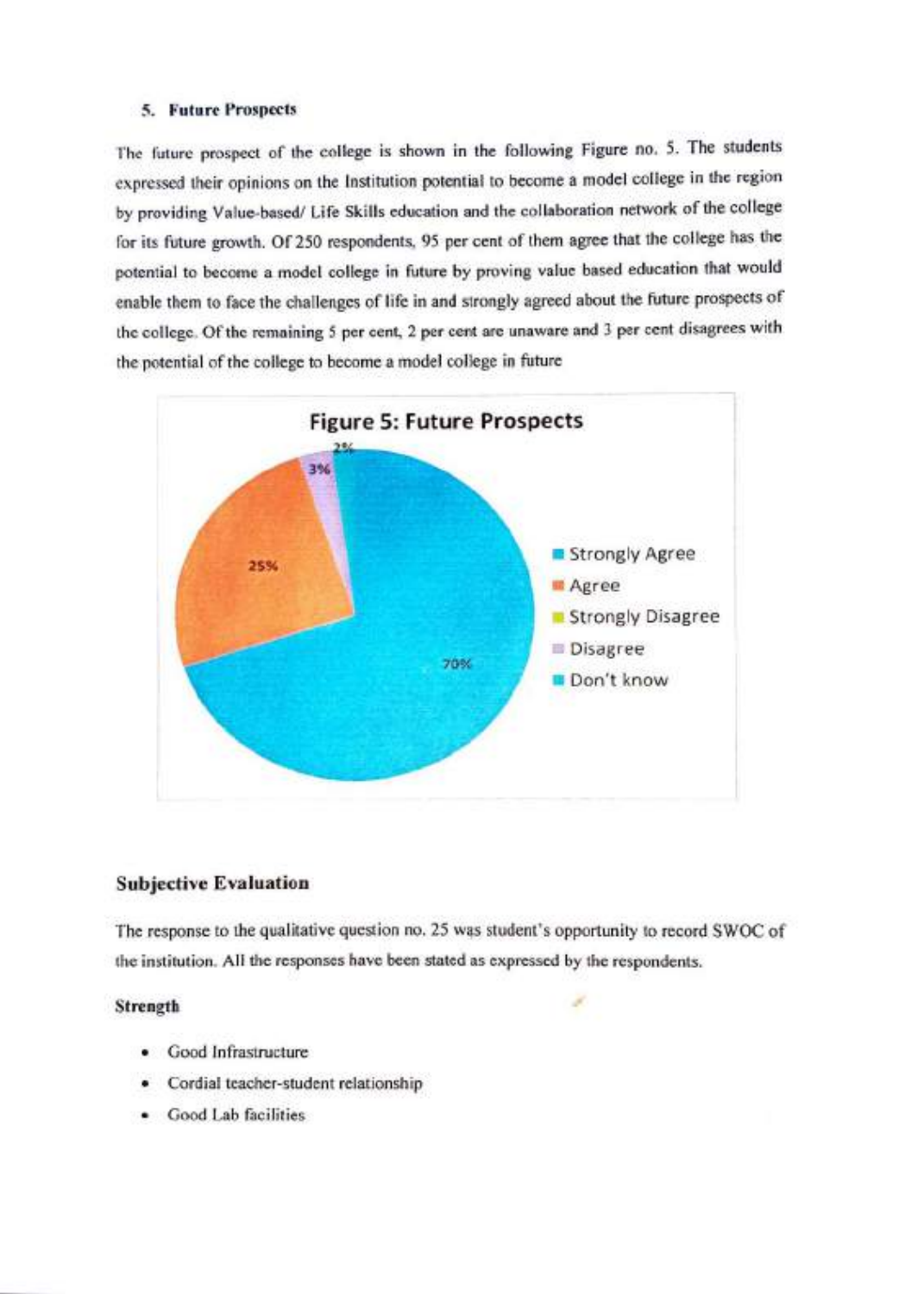- Separate blocks for different streams  $\bullet$
- .Qualified Teachers
- Bonding among the students and teachers
- Pure and clean drinking water facilities .
- Situation specific flexibility
- Ragging free campus
- Good central library
- Doesn't neglect or marginalize
- Good reputation in Darjeeling and adjoining regions
- Students of all cultures and religion respected
- Proper education ٠
- Properly managed campus ٠

#### Weakness

- No Wi-Fi
- Some staff are rude
- CBCS is not in tune with Hills
- Some teachers should control their anger and be friendlier

×.

- No college bus
- Unable to understand the personal problem of students
- Not a single parent teacher meet
- Restrictions on hair style and uniform
- Too much theoretical knowledge
- Indiscipline among the students
- No common room for boys

#### Opportunities

- Quiz/Seminars/Workshops
- Develop mechanism to attract best students
- Internship in firms
- .Digitalized ID cards
- Music fests
- Social awareness
- More rooms in hostel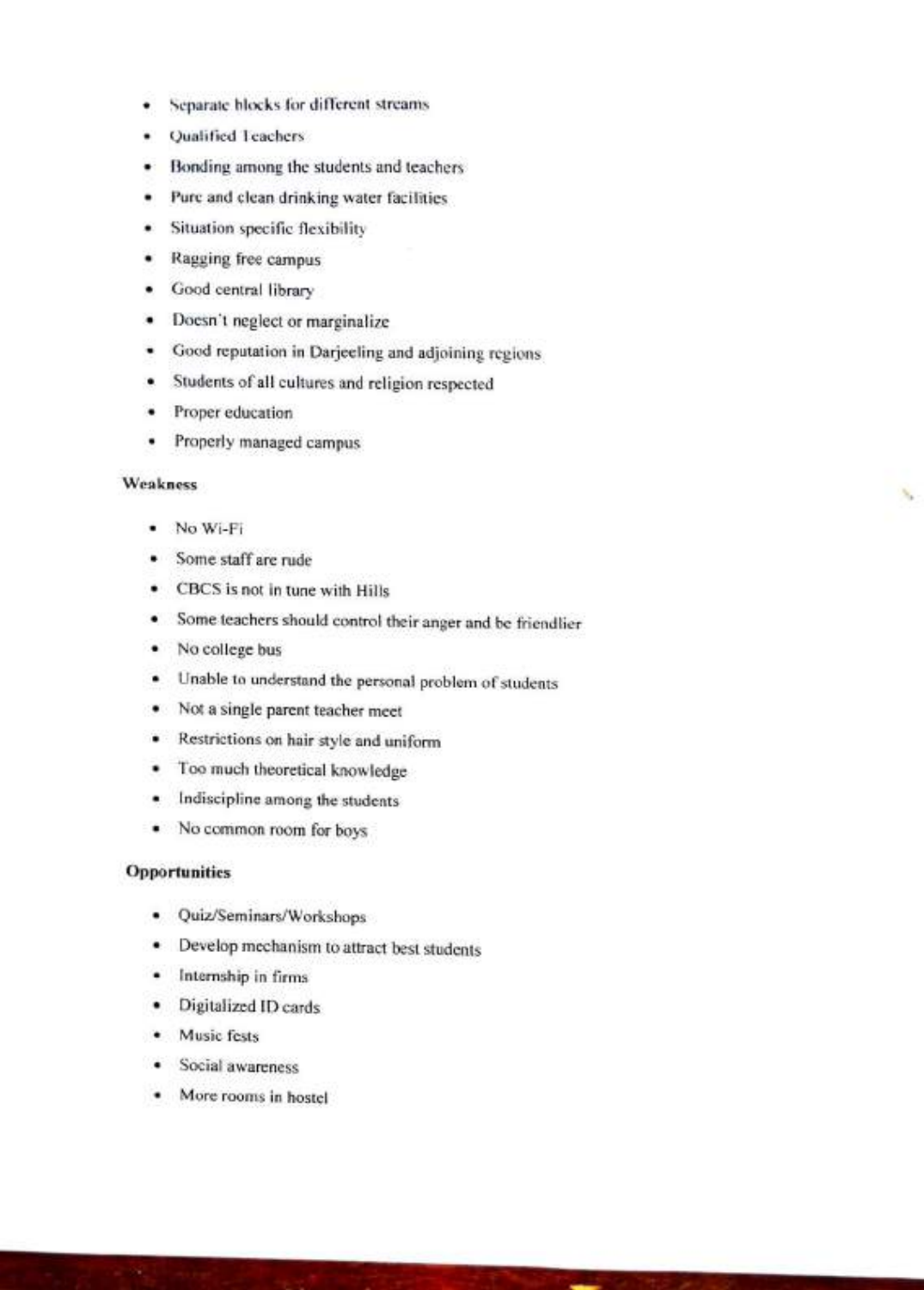- .More PG departments
- . Career oriented courses
- Overcoat in winter
- Job placements Cell

# Challenges/treats

- .People's reaction towards queer people
- Two wheeler riders
- **•** Earthquakes
- Impure water
- Noise pollution
- Political threats
- .Use of mobiles

# Important steps

- More library books  $\bullet$
- Students should be awarded for efforts  $\bullet$
- A centre for social science research
- **•** Educational tours
- Updating library
- Group discussion
- More programs for students to develop their creativity
- **•** Photocopying facilities
- Inter-departmental competition
- Competitive exams in the campus

# Pressing needs

- Good Canteen
- Drinking water
- Construction of toilets
- Parking areas
- Proper class room maintenance
- . College ground
- . Presence of liquo, joints in the vicinity of the college